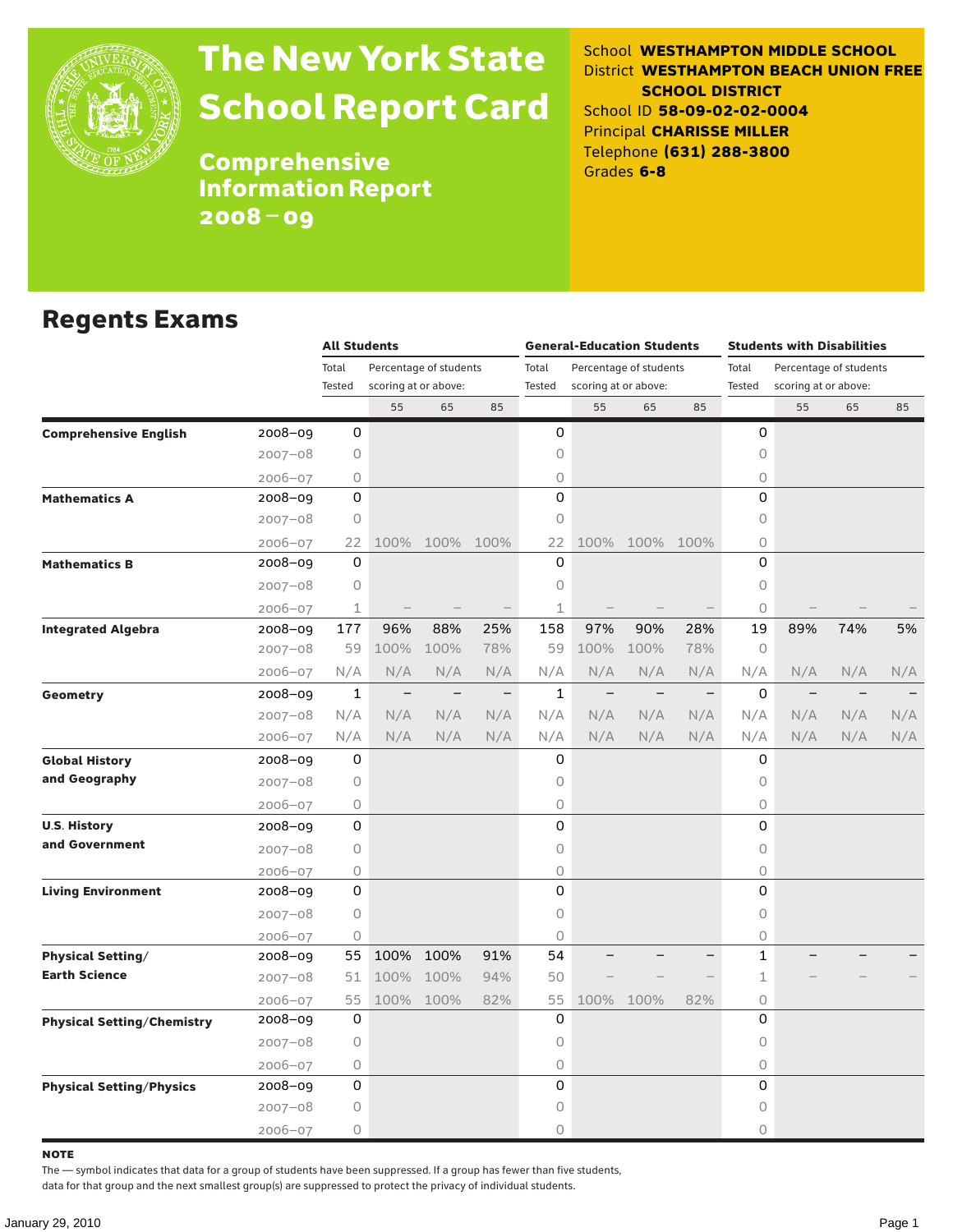School ID 58-09-02-02-0004

School **WESTHAMPTON MIDDLE SCHOOL**<br>School ID 58-09-02-020404<br>DISTRICT DISTRICT

### Second Language Proficiency Examinations

|                |             | <b>All Students</b> |                  |                     |                          | <b>General-Education Students Students with Disabilities</b> |                  |  |  |
|----------------|-------------|---------------------|------------------|---------------------|--------------------------|--------------------------------------------------------------|------------------|--|--|
|                |             | <b>Total Tested</b> | Percent Passing: | <b>Total Tested</b> | Percent Passing:         | <b>Total Tested</b>                                          | Percent Passing: |  |  |
| <b>French</b>  | $2008 - 09$ | 23                  | 96%              | 23                  | 96%                      | 0                                                            |                  |  |  |
|                | $2007 - 08$ | 18                  | 100%             | 18                  | 100%                     | $\circ$                                                      |                  |  |  |
|                | $2006 - 07$ | 19                  | 89%              | 18                  | $\overline{\phantom{m}}$ | 1                                                            |                  |  |  |
| German         | 2008-09     | $\mathbf 0$         |                  | 0                   |                          | 0                                                            |                  |  |  |
|                | $2007 - 08$ | 0                   |                  | 0                   |                          | $\bigcap$                                                    |                  |  |  |
|                | $2006 - 07$ | 0                   |                  | 0                   |                          | $\circ$                                                      |                  |  |  |
| Italian        | 2008-09     | 0                   |                  | 0                   |                          | 0                                                            |                  |  |  |
|                | $2007 - 08$ | 0                   |                  | 0                   |                          | 0                                                            |                  |  |  |
|                | $2006 - 07$ | O                   |                  | 0                   |                          | 0                                                            |                  |  |  |
| Latin          | 2008-09     | 0                   |                  | 0                   |                          | 0                                                            |                  |  |  |
|                | $2007 - 08$ | 0                   |                  | 0                   |                          | $\Omega$                                                     |                  |  |  |
|                | $2006 - 07$ | 0                   |                  | 0                   |                          | $\Omega$                                                     |                  |  |  |
| <b>Spanish</b> | $2008 - 09$ | 126                 | 98%              | 111                 | 99%                      | 15                                                           | 87%              |  |  |
|                | $2007 - 08$ | 132                 | 98%              | 118                 | 99%                      | 14                                                           | 86%              |  |  |
|                | $2006 - 07$ | 142                 | 98%              | 130                 | 98%                      | 12                                                           | 92%              |  |  |

#### **NOTE**

The — symbol indicates that data for a group of students have been suppressed. If a group has fewer than five students,

data for that group and the next smallest group(s) are suppressed to protect the privacy of individual students.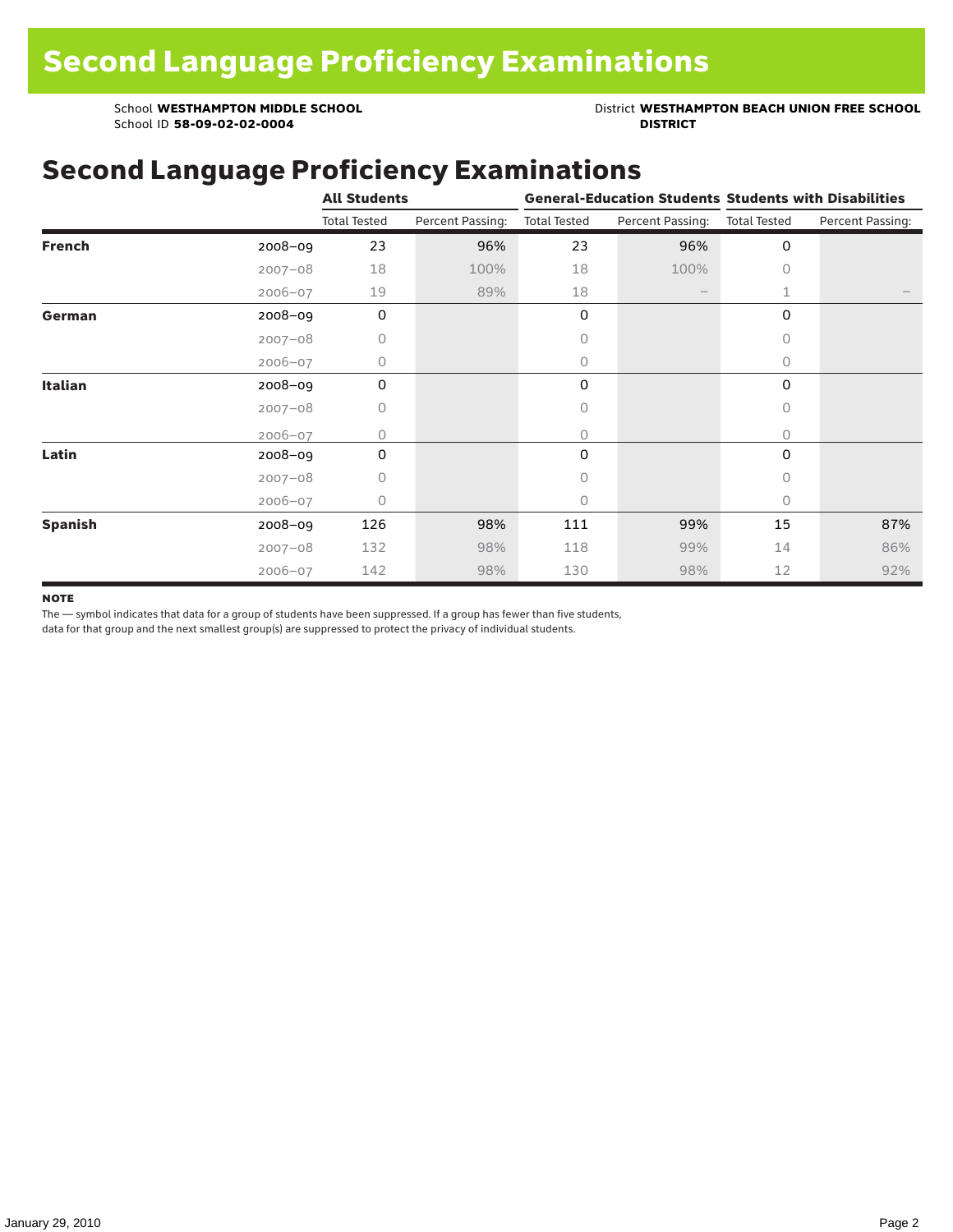School ID 58-09-02-02-0004

School **WESTHAMPTON MIDDLE SCHOOL**<br>School ID 58-09-02-020404<br>**DISTRICT** DISTRICT

### New York State English as a Second Language Achievement Test (NYSESLAT)

|                  |             | <b>All Students</b> |                                   |                             |     |       | <b>General-Education Students</b> |                                   |                             |     |                                   |                     | <b>Students with Disabilities</b> |                             |  |       |  |  |
|------------------|-------------|---------------------|-----------------------------------|-----------------------------|-----|-------|-----------------------------------|-----------------------------------|-----------------------------|-----|-----------------------------------|---------------------|-----------------------------------|-----------------------------|--|-------|--|--|
|                  |             | Total               |                                   | Percent of students scoring |     |       | Total                             |                                   | Percent of students scoring |     |                                   | Total               |                                   | Percent of students scoring |  |       |  |  |
|                  |             |                     | Tested in each performance level: |                             |     |       |                                   | Tested in each performance level: |                             |     | Tested in each performance level: |                     |                                   |                             |  |       |  |  |
|                  |             |                     |                                   | Begin. Interm. Adv.         |     | Prof. |                                   |                                   | Begin. Interm. Adv.         |     | Prof.                             |                     |                                   | Begin. Interm. Adv.         |  | Prof. |  |  |
| <b>Listening</b> | $2008 - 09$ | 0                   |                                   |                             |     |       | 0                                 |                                   |                             |     |                                   | 0                   |                                   |                             |  |       |  |  |
| and Speaking     | $2007 - 08$ | 0                   |                                   |                             |     |       | $\circ$                           |                                   |                             |     |                                   | $\circ$             |                                   |                             |  |       |  |  |
| $(Grades K-1)$   | $2006 - 07$ | 0                   |                                   |                             |     |       | 0                                 |                                   |                             |     |                                   | 0                   |                                   |                             |  |       |  |  |
| <b>Reading</b>   | $2008 - 09$ | 0                   |                                   |                             |     |       | 0                                 |                                   |                             |     |                                   | 0                   |                                   |                             |  |       |  |  |
| and Writing      | $2007 - 08$ | 0                   |                                   |                             |     |       | 0                                 |                                   |                             |     |                                   | $\circ$             |                                   |                             |  |       |  |  |
| $(Grades K-1)$   | $2006 - 07$ | 0                   |                                   |                             |     |       | $\circ$                           |                                   |                             |     |                                   | $\circ$             |                                   |                             |  |       |  |  |
| <b>Listening</b> | $2008 - 09$ | 0                   |                                   |                             |     |       | 0                                 |                                   |                             |     |                                   | 0                   |                                   |                             |  |       |  |  |
| and Speaking     | $2007 - 08$ | $\mathsf O$         |                                   |                             |     |       | $\circ$                           |                                   |                             |     |                                   | $\circ$             |                                   |                             |  |       |  |  |
| $(Grades 2-4)$   | $2006 - 07$ | 0                   |                                   |                             |     |       | $\circ$                           |                                   |                             |     |                                   | $\circ$             |                                   |                             |  |       |  |  |
| <b>Reading</b>   | 2008-09     | 0                   |                                   |                             |     |       | 0                                 |                                   |                             |     |                                   | $\mathbf 0$         |                                   |                             |  |       |  |  |
| and Writing      | $2007 - 08$ | $\mathsf O$         |                                   |                             |     |       | $\circ$                           |                                   |                             |     |                                   | $\circ$             |                                   |                             |  |       |  |  |
| $(Grades 2-4)$   | $2006 - 07$ | 0                   |                                   |                             |     |       | 0                                 |                                   |                             |     |                                   | 0                   |                                   |                             |  |       |  |  |
| <b>Listening</b> | $2008 - 09$ | $\mathbf 1$         |                                   |                             |     | ▃     | $\mathbf{1}$                      |                                   |                             |     |                                   | 0                   |                                   |                             |  |       |  |  |
| and Speaking     | $2007 - 08$ | $\overline{2}$      |                                   |                             |     |       | $\overline{c}$                    |                                   |                             |     |                                   | $\circ$             |                                   |                             |  |       |  |  |
| $(Grades 5-6)$   | $2006 - 07$ | $\mathsf O$         |                                   |                             |     |       | $\circ$                           |                                   |                             |     |                                   | $\circ$             |                                   |                             |  |       |  |  |
| <b>Reading</b>   | $2008 - 09$ | $\mathbf{1}$        |                                   |                             |     |       | $\mathbf{1}$                      |                                   |                             |     |                                   | 0                   |                                   |                             |  |       |  |  |
| and Writing      | $2007 - 08$ | $\overline{2}$      |                                   |                             |     |       | $\overline{2}$                    |                                   |                             |     |                                   | $\circ$             |                                   |                             |  |       |  |  |
| $(Grades 5-6)$   | $2006 - 07$ | 0                   |                                   |                             |     |       | $\circ$                           |                                   |                             |     |                                   | $\circ$             |                                   |                             |  |       |  |  |
| <b>Listening</b> | $2008 - 09$ | 10                  | 40%                               | 10%                         | 20% | 30%   | 10                                | 40%                               | 10%                         | 20% | 30%                               | 0                   |                                   |                             |  |       |  |  |
| and Speaking     | $2007 - 08$ | 11                  | 18%                               | 27%                         | 9%  | 45%   | 10                                |                                   |                             |     |                                   | 1                   |                                   |                             |  |       |  |  |
| $(Grades 7-8)$   | $2006 - 07$ | 14                  | 14%                               | 14%                         | 7%  | 64%   | 14                                | 14%                               | 14%                         | 7%  | 64%                               | $\Omega$            |                                   |                             |  |       |  |  |
| <b>Reading</b>   | 2008-09     | 10                  | 60%                               | 10%                         | 10% | 20%   | 10                                | 60%                               | 10%                         | 10% | 20%                               | 0                   |                                   |                             |  |       |  |  |
| and Writing      | $2007 - 08$ | 11                  | 36%                               | 27%                         | 9%  | 27%   | 10                                |                                   |                             |     |                                   | $\mathbf{1}$        |                                   |                             |  |       |  |  |
| $(Grades 7-8)$   | $2006 - 07$ | 14                  | 29%                               | 14%                         | 50% | 7%    | 14                                | 29%                               | 14%                         | 50% | 7%                                | $\circ$             |                                   |                             |  |       |  |  |
| <b>Listening</b> | $2008 - 09$ | 0                   |                                   |                             |     |       | 0                                 |                                   |                             |     |                                   | 0                   |                                   |                             |  |       |  |  |
| and Speaking     | $2007 - 08$ | $\circ$             |                                   |                             |     |       | $\circ$                           |                                   |                             |     |                                   | $\circ$             |                                   |                             |  |       |  |  |
| $(Grades g-12)$  | $2006 - 07$ | 0                   |                                   |                             |     |       | $\bigcirc$                        |                                   |                             |     |                                   | $\circlearrowright$ |                                   |                             |  |       |  |  |
| <b>Reading</b>   | $2008 - 09$ | 0                   |                                   |                             |     |       | 0                                 |                                   |                             |     |                                   | 0                   |                                   |                             |  |       |  |  |
| and Writing      | $2007 - 08$ | $\mathsf O$         |                                   |                             |     |       | $\circ$                           |                                   |                             |     |                                   | $\circ$             |                                   |                             |  |       |  |  |
| $(Grades g-12)$  | $2006 - 07$ | 0                   |                                   |                             |     |       | 0                                 |                                   |                             |     |                                   | $\circ$             |                                   |                             |  |       |  |  |

#### **NOTE**

The — symbol indicates that data for a group of students have been suppressed. If a group has fewer than five students,

data for that group and the next smallest group(s) are suppressed to protect the privacy of individual students.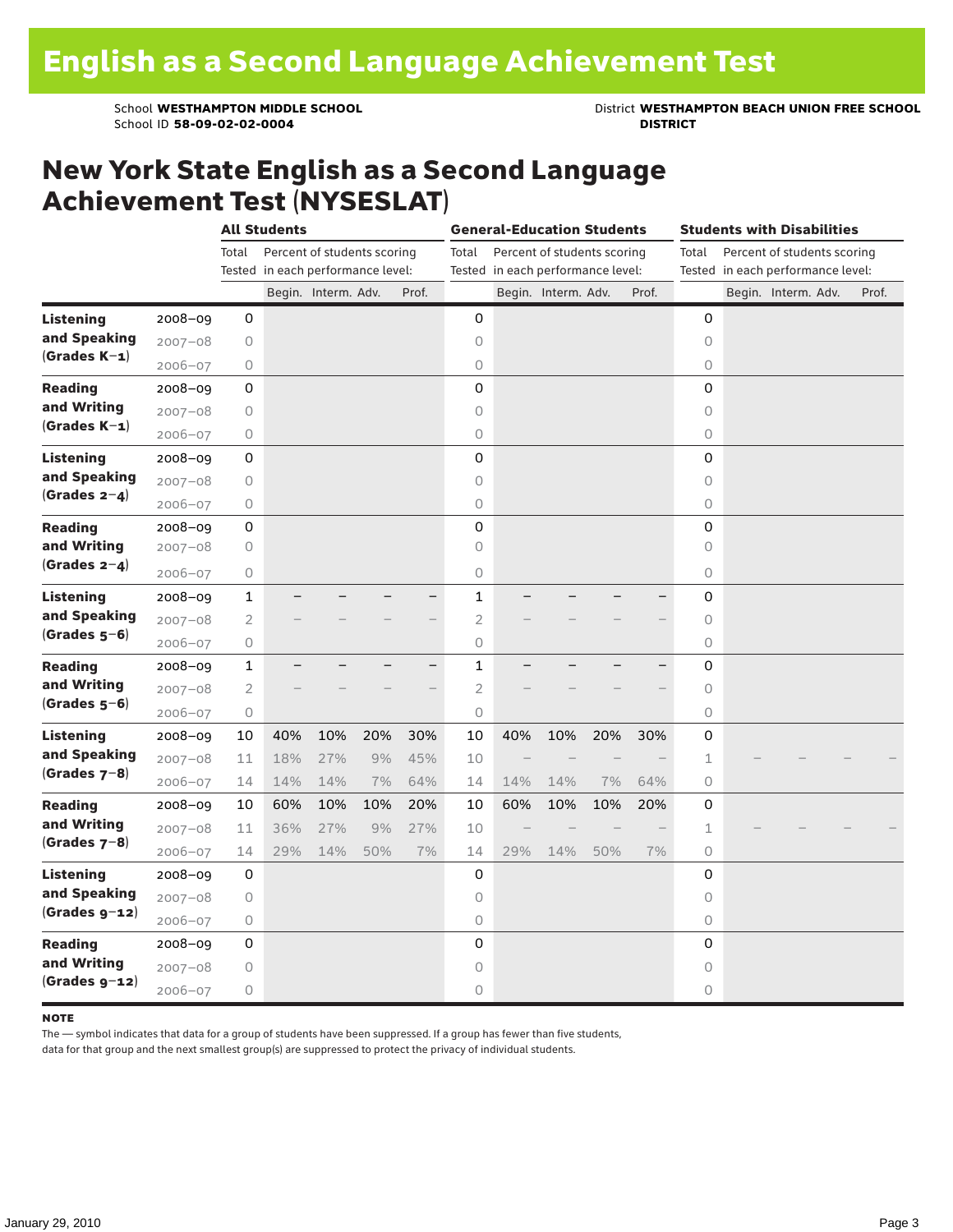School ID **58-09-02-02-0004 DISTRICT**

School **WESTHAMPTON MIDDLE SCHOOL** District **WESTHAMPTON BEACH UNION FREE SCHOOL**

## Elementary/Middle-Level Social Studies 2008–09

|                            |       | <b>All Students</b>                                |     |     |     |     | <b>General-Education Students</b><br>Percentage of students<br>Total<br>Tested scoring at level: |     |     |     |    |    | <b>Students with Disabilities</b>                           |     |                |  |  |  |  |
|----------------------------|-------|----------------------------------------------------|-----|-----|-----|-----|--------------------------------------------------------------------------------------------------|-----|-----|-----|----|----|-------------------------------------------------------------|-----|----------------|--|--|--|--|
|                            | Total | Percentage of students<br>Tested scoring at level: |     |     |     |     |                                                                                                  |     |     |     |    |    | Percentage of students<br>Total<br>Tested scoring at level: |     |                |  |  |  |  |
|                            |       |                                                    |     |     | 4   |     |                                                                                                  |     |     |     |    |    |                                                             |     | $\overline{4}$ |  |  |  |  |
| <b>Elementary</b><br>Level | 0     |                                                    |     |     |     |     |                                                                                                  |     |     |     | 0  |    |                                                             |     |                |  |  |  |  |
| <b>Middle Level</b>        | 188   | 2%                                                 | 15% | 51% | 32% | 161 | 2%                                                                                               | 12% | 50% | 36% | 27 | 0% | 37%                                                         | 56% | 7%             |  |  |  |  |

#### 2005 Total Cohort Performance on Regents Exams After Four Years

|                                        |                   | <b>All Students</b>                             |              |                      | <b>General-Education Students</b>               |              | <b>Students with Disabilities</b> |                                    |  |                    |  |  |
|----------------------------------------|-------------------|-------------------------------------------------|--------------|----------------------|-------------------------------------------------|--------------|-----------------------------------|------------------------------------|--|--------------------|--|--|
|                                        | Cohort<br>Enrollm | Percentage of<br>students scoring:<br>$55 - 64$ | 65-84 85-100 | Coho<br>$\circ$<br>ᇛ | Percentage of<br>students scoring:<br>$55 - 64$ | 65-84 85-100 | Cohor<br>ò,<br>문                  | Percentage of<br>students scoring: |  | 55-64 65-84 85-100 |  |  |
| <b>Global History</b><br>and Geography | 0                 |                                                 |              | 0                    |                                                 |              | 0                                 |                                    |  |                    |  |  |
| <b>U.S. History</b><br>and Government  | 0                 |                                                 |              | $\Omega$             |                                                 |              | 0                                 |                                    |  |                    |  |  |
| <b>Science</b>                         | 0                 |                                                 |              | $\Omega$             |                                                 |              | 0                                 |                                    |  |                    |  |  |

## New York State Alternate Assessments (NYSAA) 2008–09

|                         | <b>All Students</b> |                            |               |   |   |  |  |  |  |  |
|-------------------------|---------------------|----------------------------|---------------|---|---|--|--|--|--|--|
|                         | Total               | Number of students scoring |               |   |   |  |  |  |  |  |
|                         |                     | Tested at Level:           |               |   |   |  |  |  |  |  |
|                         |                     | 1                          | $\mathcal{P}$ | 3 | 4 |  |  |  |  |  |
| <b>Elementary Level</b> |                     |                            |               |   |   |  |  |  |  |  |
| Social Studies          | 0                   |                            |               |   |   |  |  |  |  |  |
| <b>Middle Level</b>     |                     |                            |               |   |   |  |  |  |  |  |
| Social Studies          | 0                   |                            |               |   |   |  |  |  |  |  |
| <b>Secondary Level</b>  |                     |                            |               |   |   |  |  |  |  |  |
| English Language Arts   | O                   |                            |               |   |   |  |  |  |  |  |
| <b>Mathematics</b>      | O                   |                            |               |   |   |  |  |  |  |  |
| Social Studies          | O                   |                            |               |   |   |  |  |  |  |  |
| Science                 | Ω                   |                            |               |   |   |  |  |  |  |  |

The New York State Alternate Assessment (NYSAA) is for students with severe cognitive disabilities. Results for students taking the NYSAA in English language arts, mathematics, and science at the elementary and middle levels are available in the *Accountability and Overview Report* part of *The New York State Report Card*.

The — symbol indicates that data for a group of students have been suppressed. If a group has fewer than five students, data for that group and the next smallest group(s) are suppressed to protect the privacy of individual students.

**NOTE**